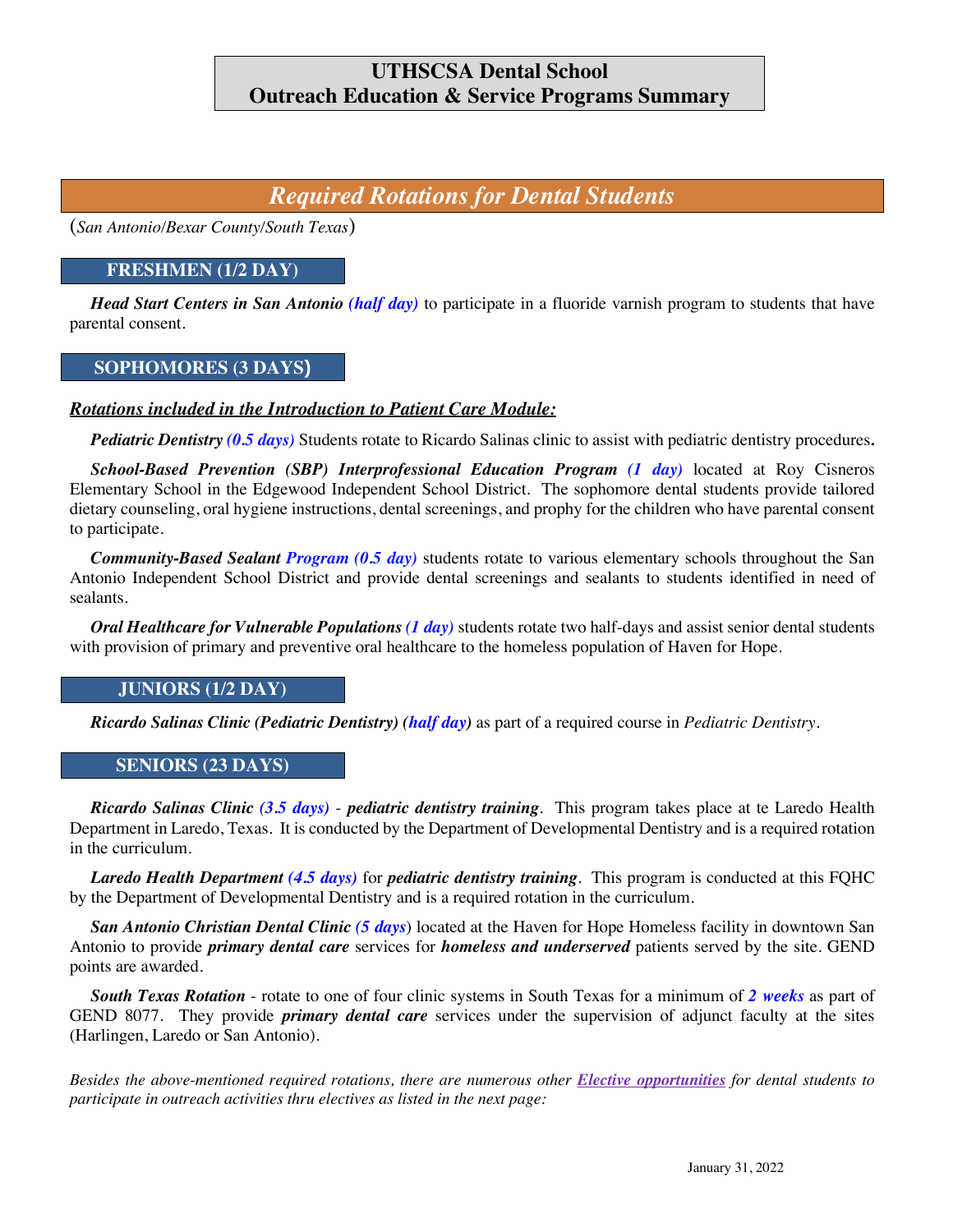# *Selective Rotations for Dental Students*

*Heroes for the Homeless Selective (SELC # 8221)* - for senior dental students. During the academic year, senior dental students have the option to rotate to the SAM Ministries shelter for *interdisciplinary health professional training* (Wednesday evenings in conjunction with dental hygiene, medical students and family practice residents) to provide *primary dental care services* for special needs patients including the homeless and underserved patients served by the site. They also have the option to provide outreach dental screenings and primary care to the homeless population in a mobile van setting at Haven for Hope.

*Mission Dental Care Selective (SELC # 8035)* - The Christian Medical-Dental Association sponsors weekend *Mission trips* (6-8) to the *US/Mexican border region during* the academic year. Students (8-12/trip) at all levels sign up for this program. Students travel to churches, community centers, or schools located in communities on the *US side of the border* (Del Rio, Eagle Pass, or Laredo) to provide basic primary, preventive, and emergency dental care under the supervision of dental school faculty, including adjunct faculty members.

*Community Clinical Selective (SELC # 7011/8032)* - Each summer, the Dental School (through the South Texas Border Initiative) offers an elective outreach program (2 weeks) which assigns students in teams (DS I's, II's, & III's) to affiliated clinics in South Texas (Brownsville, Harlingen, Raymondville, and Laredo). Dental students provide dental care to patients under the supervision of adjunct faculty at the designated affiliated clinic sites. Housing provided by AHEC, the Center for South Texas, and the Hispanic Center of Excellence HRSA grants.

*Preventive Dentistry Selective (SELC # 7120)* - for rising sophomore dental students. During the summer, dental students rotate to Mercy Ministries of Laredo or to The University of Texas Rio Grande Valley School of Medicine, to participate in a preventive dentistry outreach selective which requires the students to work in the colonias of Laredo/Webb County, and various other colonias located in the Rio Grande Valley regions of South Texas. Students work with other organizations, health professionals, medical students/residents, and colonia residents to develop educational programs focusing on preventing dental disease and raising the level of awareness of the importance of oral health to general health. Housing is provided by AHEC and the Hispanic Center of Excellence.

*Community Service Selective (SELC # 7088)* – established several years ago when dental students submitted a proposal to the Curriculum Committee to create a vehicle by which students could interact with the local community by participating in such projects as Habitat for Humanity (building homes for the poor), United Way's Days of Caring/Sharing, Christmas Under the Bridge (for the homeless); etc. Students also volunteer at Morgan's Wonderland to assist at this theme park for children with special needs, and at the Children's Shelter, where they assist with programs for children who are aware from their families.

# *National Program Externship Opportunities for Dental Students*

*Junior dental students* are also encouraged to apply for the *COSTEP* or the *Indian Health Service Externship program* conducted by the U.S. Public Health Services. Students selected through this program are assigned to dental clinics on Indian reservations for a period of 2-4 weeks. The dental students provide dental care to *Native American populations* under the supervision of IHS Dental Commissioned Corps Officers and are exposed to the Public Health Service mission. *(SELC # 7010).*

Every year, UTHSCSA Dental students (6-8) participate in externships offered by other Universities (Oral surgery, etc.) OMS also accept students from other Universities.

# *International Program Externship Opportunities for Dental Students*

UTHSCSA participates in a *Japanese Exchange Program* **(SELC 7190)** in conjunction with 2 Japanese Dental Schools. Through this program, 5 Japanese dental students and 1 faculty member from each of the 2 schools visit UTHSCSA for a week (August) each year; subsequently, 10 UTHSCSA dental students/2 faculty members visit each of the 2 Japanese dental schools for a week in March each year.